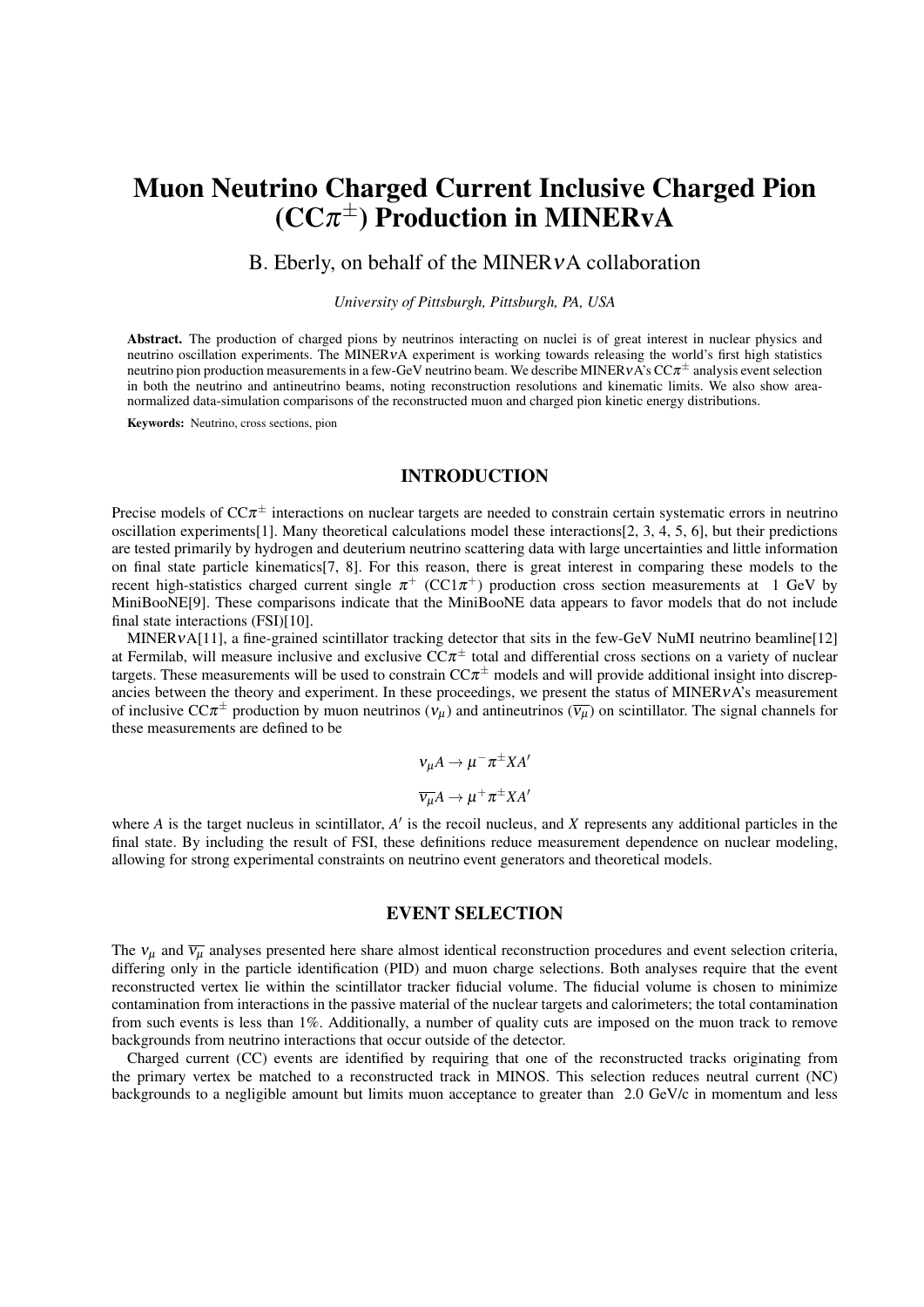

FIGURE 1. The charged pion tracking efficiency as a function of momentum.

than 20° in angle with respect to the neutrino beam. Additionally, the correct neutrino helicity is selected by requiring that the reconstructed  $q/p$  in MINOS is negative (positive) in the  $v_\mu$  ( $\overline{v_\mu}$ ) analysis. These cuts reduce the combined NC,  $v_e$ , and wrong helicity neutrino backgrounds to approximately 1% in the  $v_\mu$  analysis.

To select inclusive pion events, both analyses require that there exists at least one track at the primary vertex that is not identified as the reconstructed muon; such tracks are called hadronic tracks. The efficiency of this selection correlates strongly with the charged pion tracking efficiency. Figure 1 shows the charged pion tracking efficiency as a function of momentum. The tracking efficiency between 200-400 MeV/c is approximately 40%; this momentum range corresponds to the largest discrepancy between theoretical models and the MiniBooNE  $CC\pi^{\pm}$  differential cross section with respect to pion kinetic energy. Though the tracking efficiency increases to almost 75% at high momentum, these high momentum tracks often do not cover the entire length of the pion trajectory. This is primarily due to secondary interactions experienced by the pion in the detector (henceforth referred to as an "interacting pion"). It is very difficult to correctly reconstruct the kinetic energy of high-momentum interacting pions, so we require that the total visible hadronic energy in the detector be less than 2.5 GeV. This removes events that are likely to contain high energy pions and effectively limits the invariant hadronic mass (*W*) of selected events to less than 4 GeV.

After these selections, all hadronic tracks at the primary vertex are submitted to a PID algorithm. The algorithm fits the measured energy loss (dE/dx) of each hadronic track to pion and proton hypotheses with varying momenta. The fit assumes that the particle is contained inside the inner detector, so each hadronic track is also required to be contained in the inner detector. The  $\chi^2$  of the best fit momenta for both the pion and proton hypotheses are used to calculate a pion score. The best fit pion hypothesis momentum is used as the reconstructed momentum. Figure 2 shows the pion score distribution in the  $v_\mu$  analysis. We select events with at least one hadronic track with pion score greater than 0.4.

The antineutrino analysis requires an additional PID selection, called stopping PID (SPID), which is designed to select non-interacting pions that stop in the detector's tracker region. This selection reduces the fraction of reconstructed pions with a poor reconstructed momentum. The SPID procedure compares the dE/dx profile of the end of the pion track (covering the Bragg region) to a calculated template, producing a score. Figure 3 shows the SPID score distribution in the  $\overline{v_u}$  analysis. Selected events are required to have at least one pion track with stopping score greater than 0.6. This entire selection procedure yields a  $CC\pi^{\pm}$  sample with greater than 80% purity for both analyses.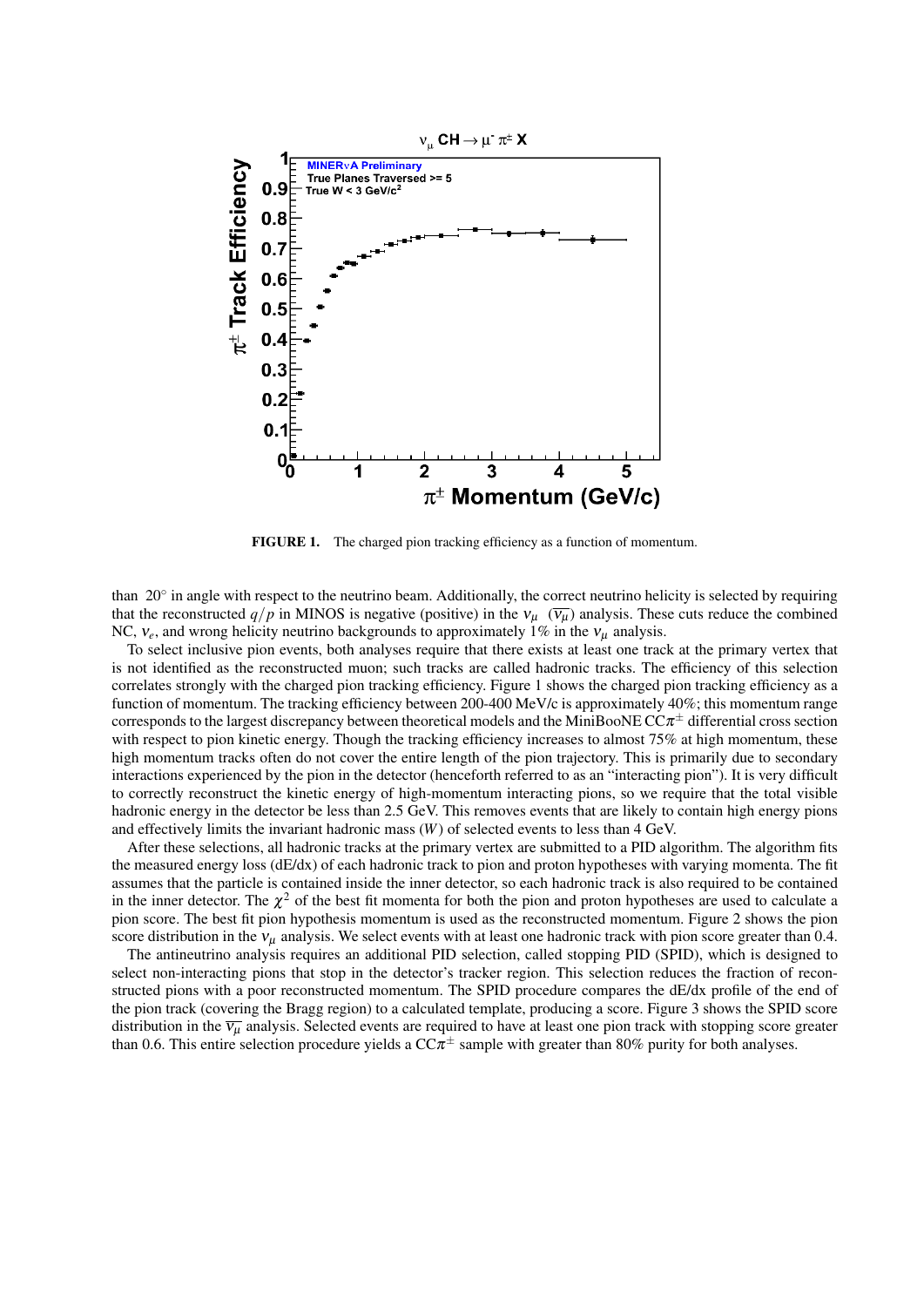

FIGURE 2. The neutrino analysis pion score distribution. The Monte Carlo simulation (MC) is area-normalized to data. Pion and proton hypotheses are equally likely at pion score = 0.3. We select tracks with pion score greater than 0.4.



FIGURE 3. The antineutrino analysis SPID distribution. We select non-interacting ("stopped") pions by requiring that the stopping score is greater than 0.6. "Disappeared" pions are absorbed on a nucleus or converted to a  $\pi^0$  before stopping.

### RESULTS

The following results use approximately 25% of the available  $v_\mu$  beam interactions and almost all available  $\overline{v_\mu}$  beam interactions in MINERνA. Figure 4 shows the reconstructed muon momentum distribution in both analyses. The data distribution is compared to a simulation that uses GENIE[13] v2.6.2 as input. In the  $v_\mu$  analysis, the simulated distribution includes error bands with the shape components of the GENIE and beam flux systematic errors. The muon momentum and angular resolutions are approximately 5% and 0.7°, respectively.

Figure 5 shows the reconstructed pion momentum distribution in both analyses. The pion angular resolution is about 2 ◦ . The reconstructed momentum resolution is 10-15% for non-interacting pions, but can be much larger for those that interact. The SPID cut, which tends to select lower energy pions, is primarily responsible for the shape difference between the two analyses. The flat region at 200 MeV in the  $v<sub>u</sub>$  distribution is an artifact of the PID procedure that has since been remedied.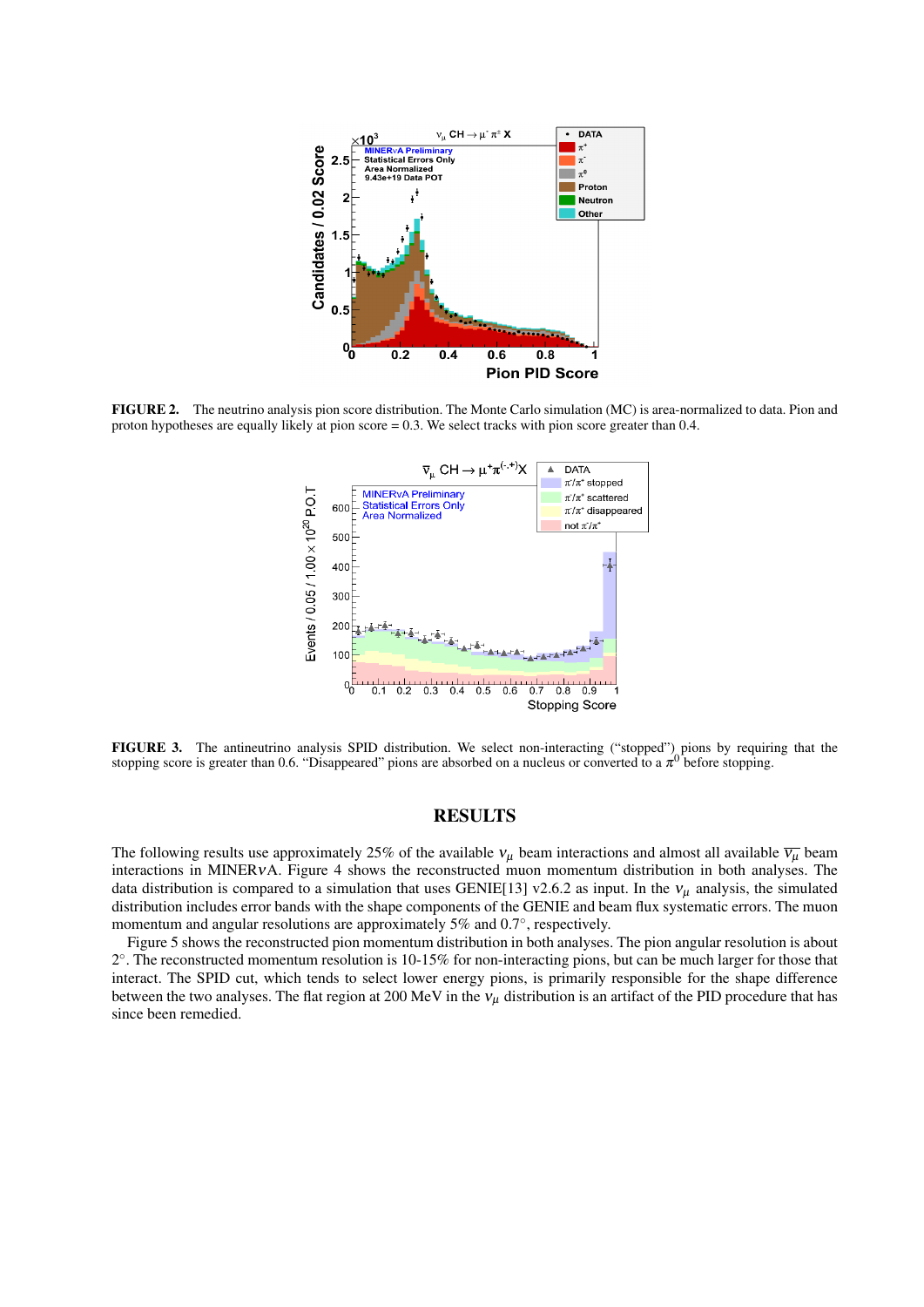

FIGURE 4. Reconstructed muon momentum distributions.



FIGURE 5. Reconstructed charged pion kinetic energy distributions.

# **CONCLUSIONS**

MINERvA is well-suited and dedicated to providing a full suite of inclusive and exclusive  $CC\pi^{\pm}$  cross section measurements on multiple nuclear targets. These measurements will be very useful in evaluating theoretical models while also providing insight into the current tension between models and experiment. We have shown here the status of two inclusive  $CC\pi^{\pm}$  measurements in MINERvA, presenting an event selection that yields a reconstructed pion sample with greater than 80% purity.

This analysis will be advanced by using calorimetrically-reconstructed hadronic energy to improve the pion kinetic energy measurement and produce measurements of  $E_v$ ,  $Q^2$ , and *W*. Additionally, we are implementing background